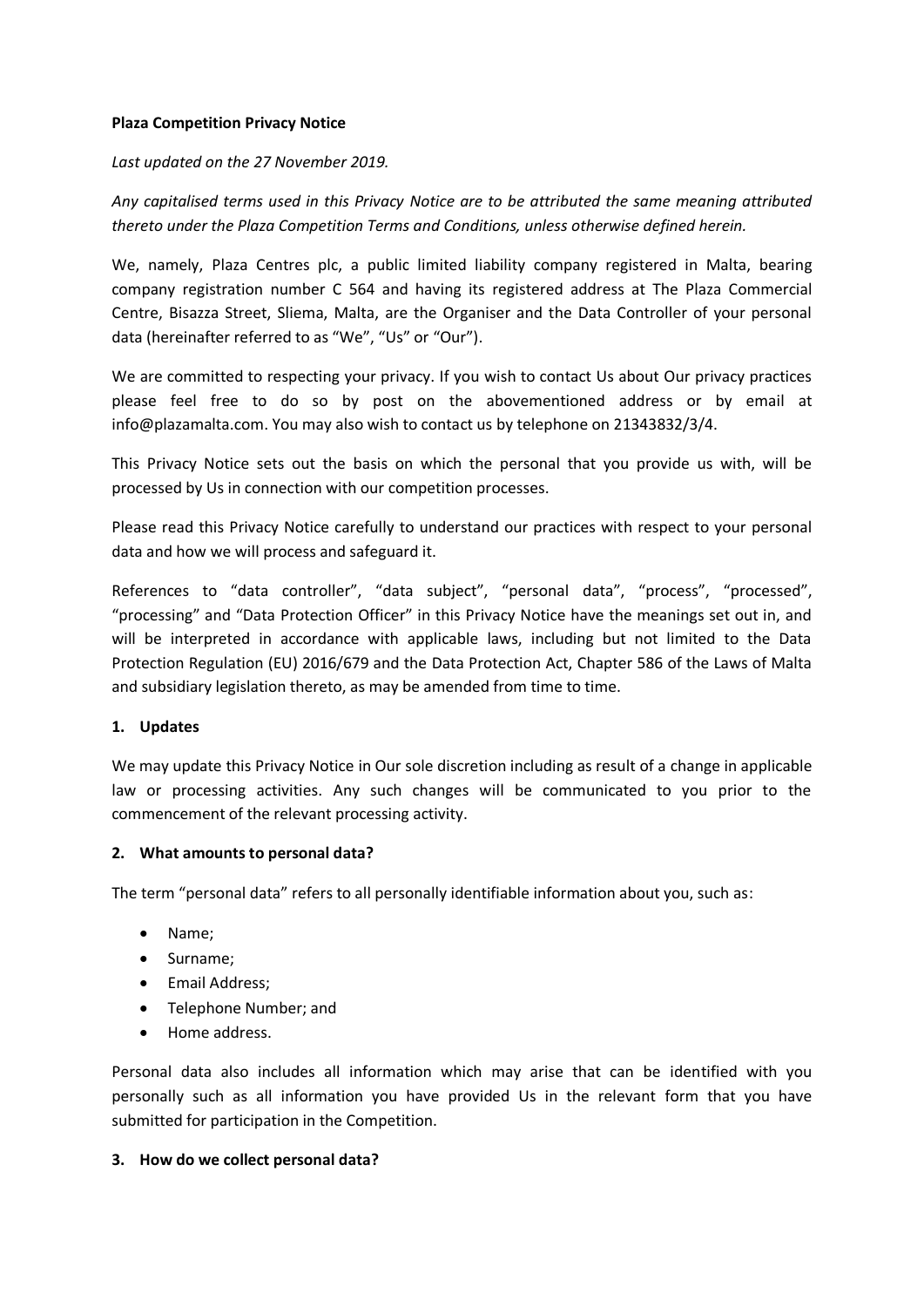Your personal data will be typically exclusively collected from the relevant form that you submit to Us in order to participate in the Competition. If you are the winner, you may also supply to Us your personal data in correspondence or communications.

## 4. **What personal data do we process?**

The personal data we collect and process for the purposes of participating in the Competition are the data you have provided Us in the relevant form that you have submitted for the purposes of participating in the Competition.

If you are a winner of the Competition, other personal data may need to be processed in order to award you the prize on an as the need arises basis. Prior to Our undertaking of the relevant processing activity, We will request provision of such personal data from the winner.

# **5. How do we use your personal data?**

We will process the personal data you have provided Us in order to participate in the Competition exclusively for the purposes required for fulfilment of the Competition, including any purposes that are inherently related thereto.

# **6. Legal Bases of Processing Personal Data**

We typically process your personal data on the basis of the contractual relationship established with you through your acceptance of the Plaza Competition Terms and Conditions, available above and the submission of the relevant form for participating in the Competition.

Processing on the basis of your explicit consent is also envisaged if you are a winner of the Competition.

On the basis of Our legitimate interests or compliance with legal obligations, as applicable, We may also process your personal data for the purposes of establishing, exercising or defending legal proceedings.

## **7. Recipients**

We may share your personal data with third party recipients who are:

- selected individuals within Our company, on a need-to-know basis;
- any service providers that may have access to your personal data in rendering Us with services necessary for the Competition;
- third parties to whom disclosure may be required as a result of the Competition;
- third parties involved in the organisation of the Competition;
- any third parties to whom you may have requested that we transfer your personal data; and
- third parties to whom disclosure may be required as a result of legal obligations imposed on Us.

Unless specifically instructed and consented by you, we do not share your personal data with any entity located outside of the EU or EEA.

## **8. Automated Decision-Making and Profiling**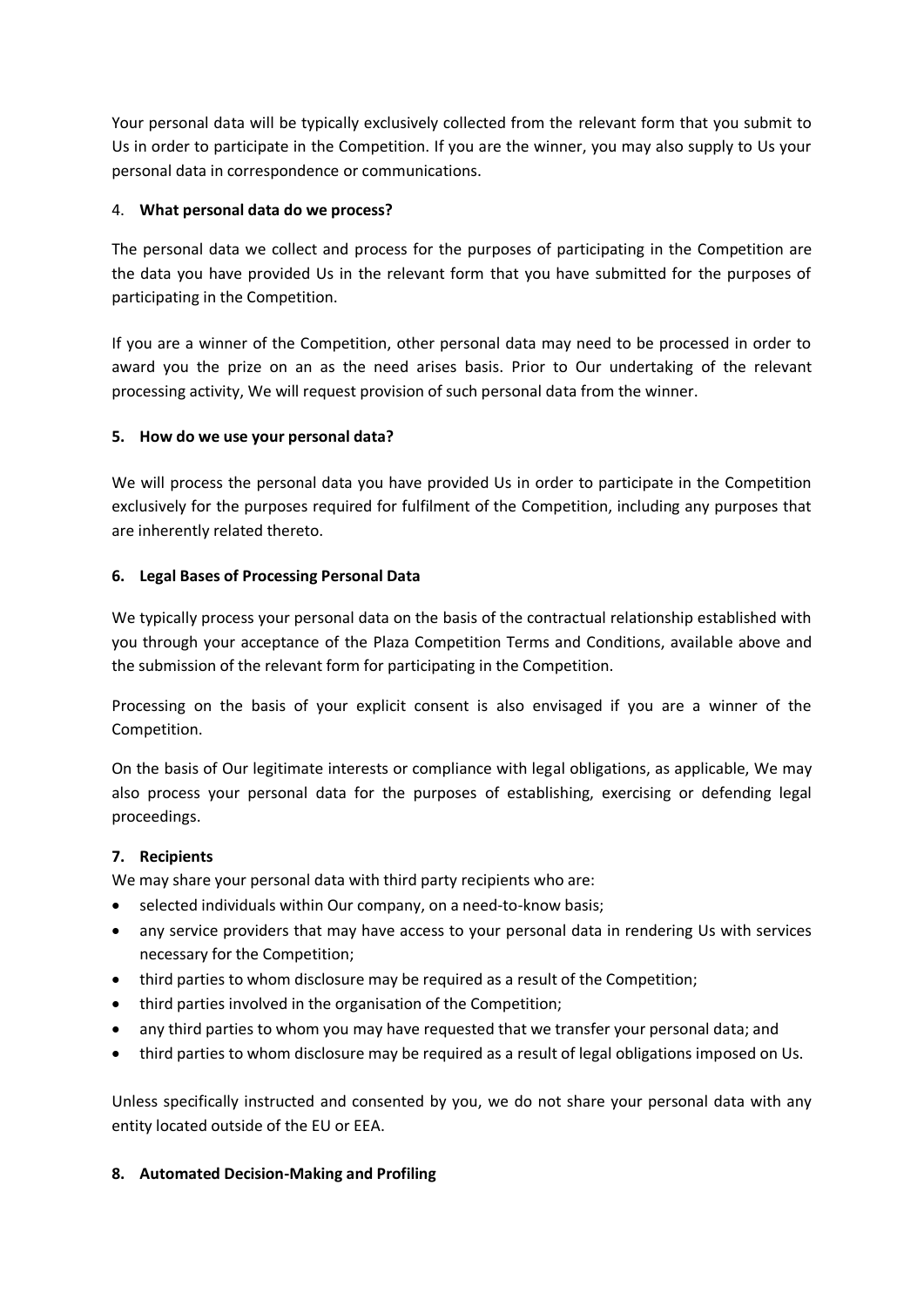Your personal data will not be used for any decision solely taken on the basis of automated decisionmaking processes, including profiling, without human intervention.

## **9. Data Retention**

We retain your personal data exclusively for the period which is lawfully permissible to retain your personal data. Thereafter, your personal data shall be immediately and irrevocably destroyed.

Since we have a contractual relationship with you, We may retain your personal data for up to five (5) years from the end of the Competition on the basis of Our legitimate interests to protect ourselves from civil cases which you might institute against Us in relation to the Competition.

Any personal data which We may hold on the basis of your consent shall be retained exclusively until when you withdraw your consent. As noted above, retention of data on the basis of your consent is only envisaged in case you are a winner of the Competition or if you wish that we contact you with respect to communications related to updates, newsletters and events in cases where we do not have a legitimate interest to send you such communications.

# **10. Your Rights**

For as long as We retain your personal data, you have certain rights in relation to your personal data including:

- *Right of Access* you have the right to ascertain the personal data We hold about you and to receive a copy of such personal data;
- *Right to Complain* you have the right to lodge a complaint regarding the processing of your personal data with the supervisory authority for data protection matters. In Malta this is the Information and Data Protection Commissioner (contact details provided below);
- *Right to Erasure* in certain circumstances you may request that We delete the personal data that we hold about you;
- *Right to Object* you have a right to object and request that We cease the processing of your personal data where We rely on Our, or a third party's legitimate interest for processing your personal data;
- *Right to Portability* you may request that We provide you with certain personal data which you have provided to Us in a structured, commonly used and machine-readable format. Where technically feasible, you may also request that we transmit such personal data to a third party controller indicated by you;
- *Right to Rectification* you have the right to update or correct any inaccurate personal data which We hold about you;
- *Right to Restriction –* you have the right to request that We stop using your personal data in certain circumstances, including if you believe that We are unlawfully processing your personal data or the personal data that We hold about you is inaccurate;
- *Right to withdraw your consent* where Our processing is based on your consent, you have the right to withdraw your consent. Withdrawal of your consent shall not affect the lawfulness of the processing based on your consent prior to the withdrawal of your consent; and
- *Right to be informed of the source* where the personal data We hold about you was not provided to Us directly by you, you may also have the right to be informed of the source